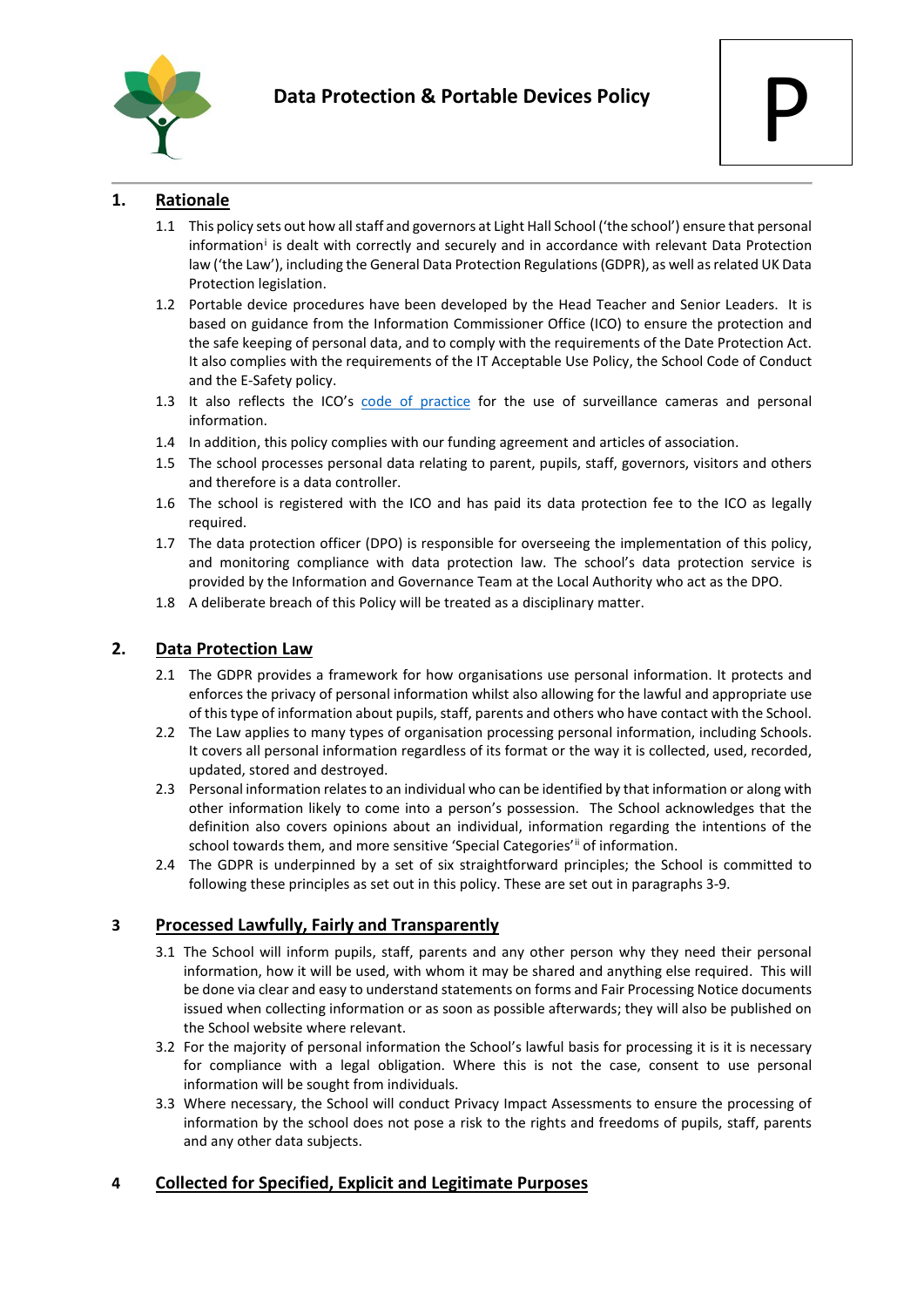

- 4.1 Personal information collected and held for the purposes we have stated will not be used for any other purpose without first informing those individuals whose information it is.
- 4.2 In accordance with UK law the School is registered as a Data Controller with the Information Commissioner's Office and will renew this annually.
- 4.3 In addition, when staff no longer need the personal data they hold, they must ensure it is deleted or anonymised. This will be done in accordance with the school's record retention schedule.

### **5 Adequate, Relevant and Necessary**

- 5.1 The School will only collect and store personal information that is sufficient for the purpose we have stated and will not ask for more information than is necessary.
- 5.2 The School will regularly review its forms and will check personal information already held for missing, irrelevant or seemingly excessive information.

#### **6 Accuracy**

- 6.1 Information held by the School will be as accurate and up to date as is reasonably possible and steps will be taken to regularly check the accuracy of personal information held; an example is the annual data collection form issued to all parents to check details are up-to-date.
- 6.2 If a pupil, member of staff, a parent or any other person informs the School of a change of circumstances or an error in their personal information it will be reviewed and updated as soon as is practicable.

### **7 Retention of Information**

- 7.1 The School will not keep personal information for longer than is necessary for the stated purpose(s). In order to ensure this, all information held and/or created by the School or held on its behalf will be retained according to timescales set out in the Retention Schedule created by the school (see appendix one).
- 7.2 The School will ensure that all personal information deleted or physically destroyed is done in a secure and confidential way.

#### **8 Access**

- 8.1 The School acknowledges that the Law gives specific rights<sup>[iii](#page-2-2)</sup> to any person whose details are processed by the School, and will ensure these rights can be exercised where relevant.
- 8.2 These rights include the right to access information held about them.<sup>[iv](#page-2-3)</sup> The School will ensure clear procedures are in place to allow for this and will supply the information sought within the required timescale of one calendar month from date of written request.
- 8.3 A written request from parents/carers in respect of their own child will be processed as requests made on behalf of the child and the copy will be supplied to the parents/carers
- 8.4 Children aged 12 and above are generally regarded to be mature enough to understand their rights and the implications of a subject access request. Therefore, most subject access requests from parents or carers of pupils at our school may not be granted without the express permission of the pupil. This is not a rule and a pupil's ability to understand their rights will always be judged on a caseby-case basis.
- 8.5 The right to access information held about them applies equally to staff and any other individuals for whom the school holds information.
- 8.6 Any third party information (information about someone other than the requesting individual) found will generally be removed or redacted unless third party permission to disclose is provided or it is reasonable in all circumstances to disclose it.
- 8.7 In addition to the right to make an access request (see above), and to receive information when we are collecting their data about how we use and process it , individuals also have the right to:
- Withdraw their consent to processing at any time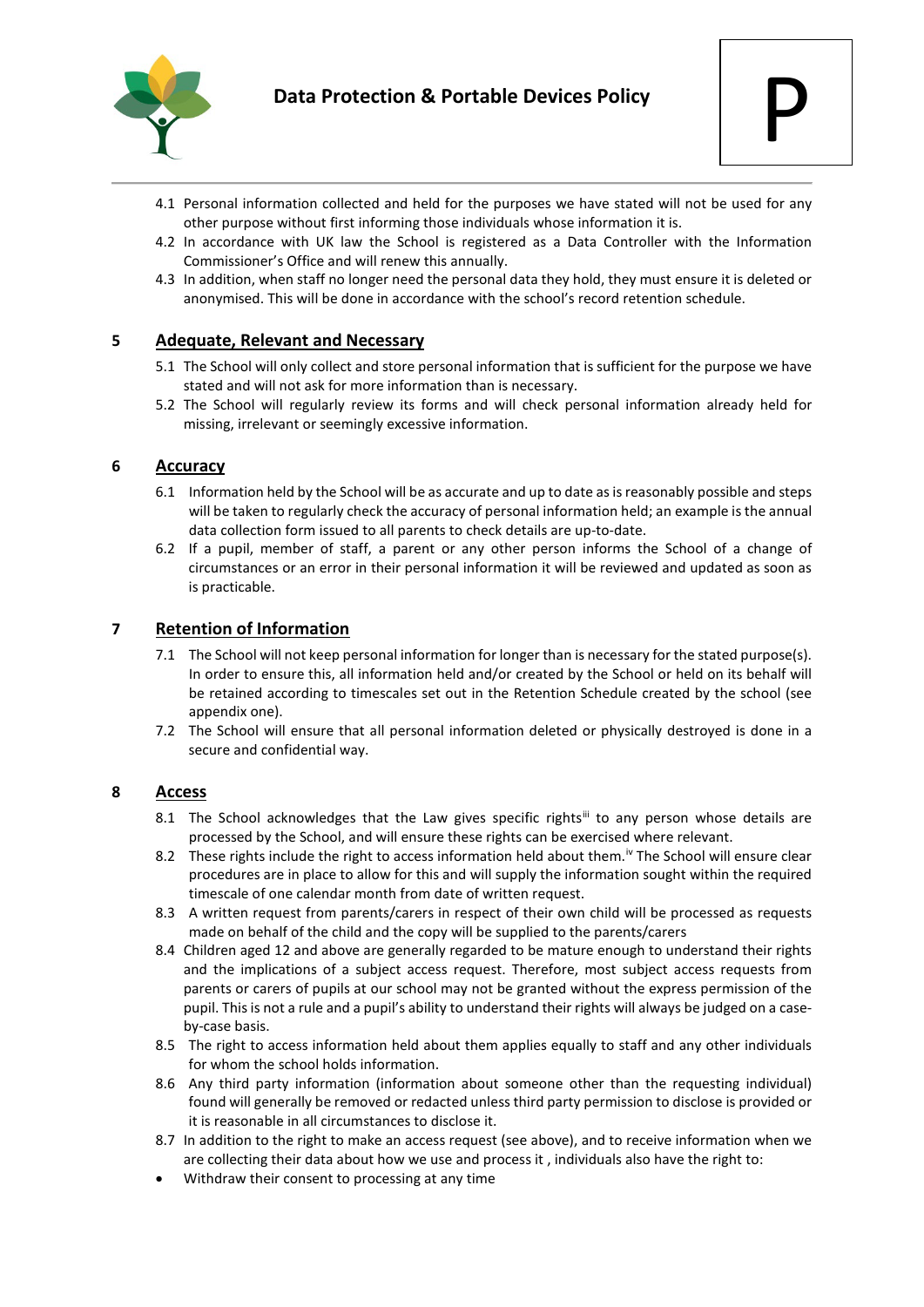

- Ask us to rectify, erase or restrict processing of their personal data (in certain circumstances)
- Prevent use of their personal data for direct marketing
- Object to processing which has been justified on the basis of public interest, official authority or legitimate interests
- Challenge decisions based solely on automated decision making or profiling (i.e. making decisions or evaluating certain things about an individual based on their personal data with no human involvement)
- Be notified of a data breach (in certain circumstances)
- Make a complaint to the ICO

#### **9 Appropriate Security**

- 9.1 To prevent unauthorised or unlawful processing and to protect against accidental loss, destruction or damage to personal information, the School will ensure adequate security measures are in place to safeguard all personal information whether held in paper files, on a computer system, laptop/tablet or on portable media storage devices.
- 9.2 In order to prevent the loss of any personal data Light Hall School operates a mandatory procedure, whereby, any school information can only be transported on a Light Hall encrypted memory stick or laptop issued by the IT team.
- 9.3 Encrypted portable devices should be used for transporting data ONLY not as a permanent means of storage. The data should be securely deleted from the device once it has been transferred to the school network.
- 9.4 The use of non-encrypted portable devices (e.g.) memory sticks, memory cards, portable hard drives is not allowed.
- 9.5 Light Hall (memory stick) devices:
	- Have to be pre-registered by IT using SOPHOS to allow the device access to the school network
	- Are password protected and allocated to a specific user.
	- Are encrypted using WINDOWS BITLOCKER software.
- *9.6* Non-school (memory stick) devices that may also be using WINDOWS BITLOCKER software will not be able to access the school network as they will not be recognised as an authorised device.
- 9.7 All other school devices:
	- Memory cards for cameras, video, audio recorders Etc. are not allowed direct access to the network
	- On request IT will download any data from the school device; then upload and back it up to the network.
- <span id="page-2-1"></span><span id="page-2-0"></span>9.8 THE EXAM OFFICER routinely uses unencrypted USB's with school laptops for the saving of exam work, the laptops are NOT connected to the school network. All data saved on these devices is then encrypted by IT before sending to the exam board.
- <span id="page-2-2"></span>9.9 THE MUSIC DEPARTMENT routinely use unencrypted USB's with the MAC DESKTOPS for accessing music software, the MAC's are NOT connected to the school network; all data is saved locally to the machines.
- <span id="page-2-3"></span>9.10 Paper records and portable devices are locked away when not in use and are only accessed by those authorised to see the information held on them. Personal information held electronically is kept securely, is protected by passwords, and is only accessed by those authorised to see the information held.
- 9.11 Where it is necessary to store or transport personal information on a portable device such as a laptop/tablet or other storage device the relevant equipment or portable media will always be encrypted.
- 9.12 The School will ensure that staff are aware of the additional precautions they should take when taking personal information, in any format, outside of school for training, meetings or to work from home, such as only taking what is needed, protecting it in transit, never leaving it unattended and storing it securely.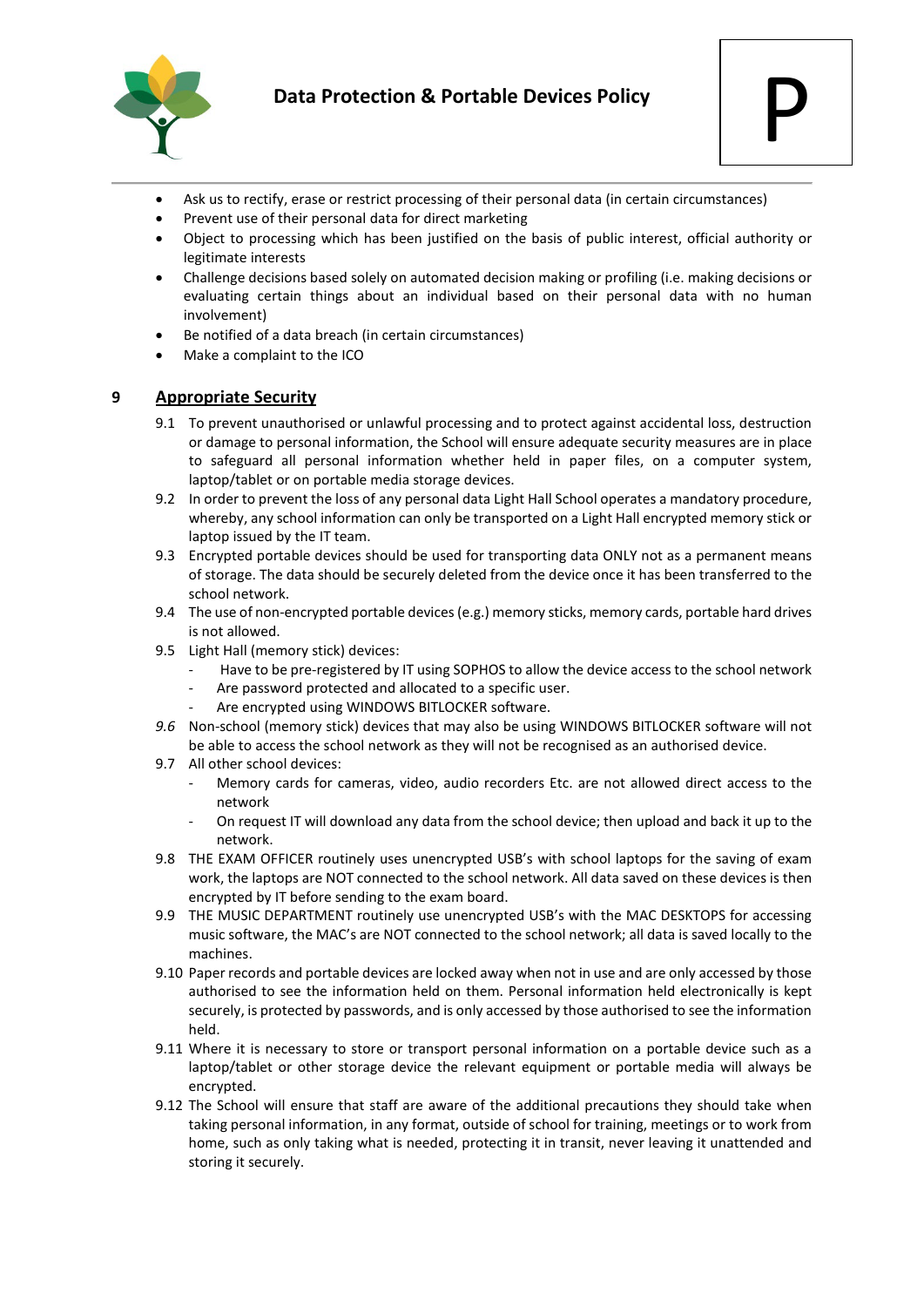

- 9.13 Particular care will be taken by all staff when sending personal information via emails, faxes and letters, etc. to use secure methods where necessary and to confirm addresses/numbers beforehand.
- 9.14 The School will undertake a regular review of measures in place to protect personal information taking into consideration developments in technology and ensuring staff receive up to date training and guidance.

### **10 Remote Network Access**

- 10.1 The School uses remote access software using either RDS (remote desktop server) or SOPHOS VPN (Virtual Private Network) to enable staff to work remotely, all users are preregistered remote for access by IT.
- 10.2 All school functions are accessible via remote working
- 10.3 The remote access software prevents localised printing of documents.
- 10.4 Remote working should ideally be done:
	- only from the staff members home and using their home Wi-Fi
	- from a password protected device
	- used where the screen cannot be easily observed by others
	- not done from mobile devices using external Wi-Fi hotspots
- 10.5 The software at time of this report cannot prevent SCREEN SHOTING or COPY & PASTE facilities
- 10.6 Remote access software and functions are routinely reviewed and amended continually.

#### **11 Using Data Processors**

- 11.1 The School will ensure that any third parties who process personal information on the School's behalf will do so under strict written instruction that is binding on the third party, who will also have adequate safeguards in place to protect the information.
- 11.2 Records of checks of adequate security and the written instruction will be maintained by the School for reference and regular review.

#### **12 Transfers Outside of Europe**

12.1 Data Protection law applies to all member states within the EU and the UK. The School is unlikely to transfer any personal information outside of the UK and Europe, however, if this is necessary, checks will be made to ensure an adequate level of protection for that information and consent will be sought from those affected if necessary.

## **13 School Specific Issues**

13.1 **Consent** - the School will seek consent/parental consent to use certain types of personal information where appropriate. Examples of when the School will seek consent include using photographs or recordings of children in school for school projects or for display; using photographs of children, staff and parents in school publications such as newsletters; using photographs of children, staff and parents in external publications such as a local newspaper; using photographs/recordings of children, staff and parents to be on any web page or social media site. When collecting consent the School will provide a clear explanation of the use of the information and will ask for a positive written indication of consent for each different use. Consent will not be inferred from a non-response to a communication, for example from a parent's failure to return or respond to a letter.